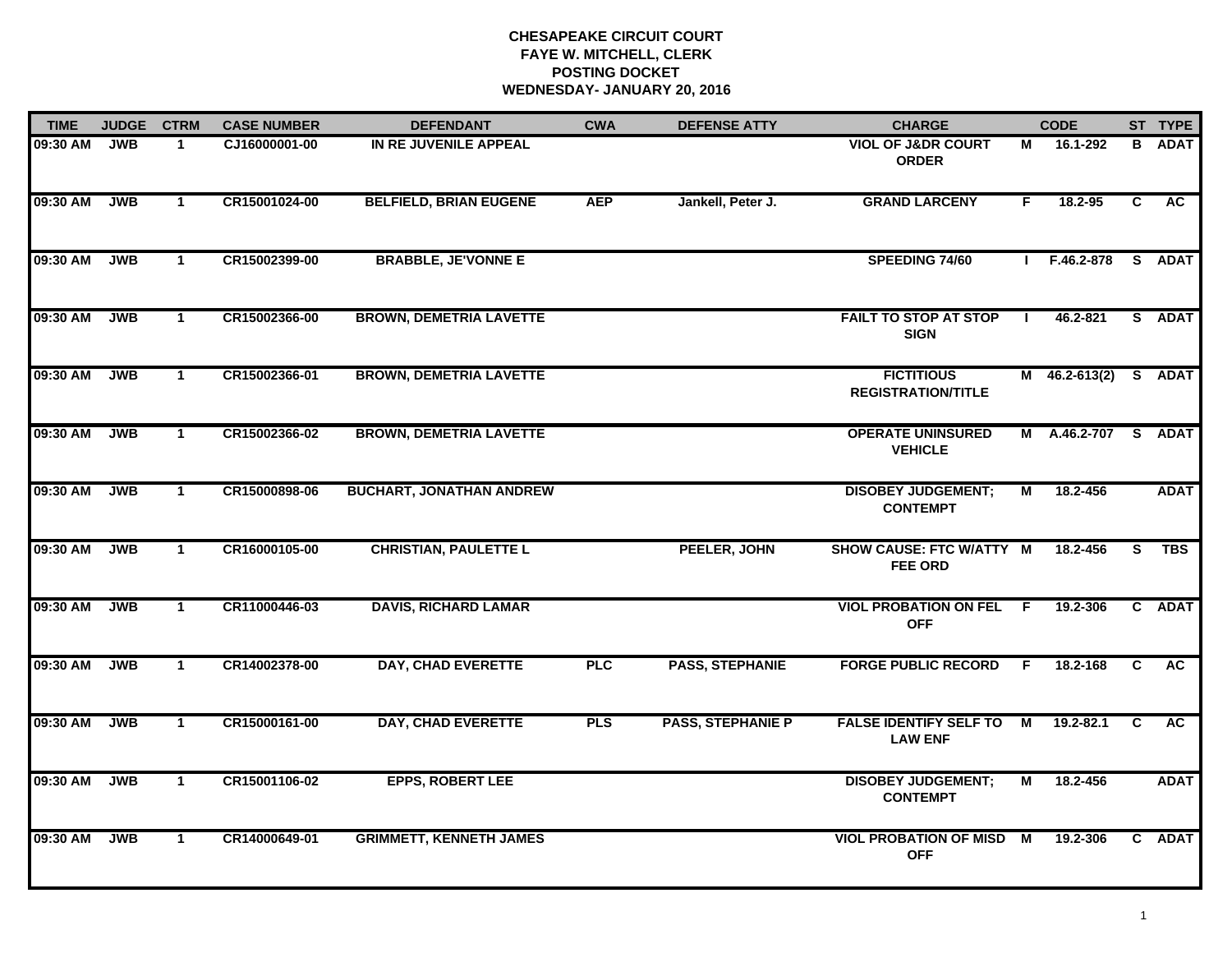# **CHESAPEAKE CIRCUIT COURT FAYE W. MITCHELL, CLERK POSTING DOCKETWEDNESDAY- JANUARY 20, 2016**

| <b>TIME</b> | <b>JUDGE</b> | <b>CTRM</b>  | <b>CASE NUMBER</b> | <b>DEFENDANT</b>                | <b>CWA</b>  | <b>DEFENSE ATTY</b>       | <b>CHARGE</b>                                |     | <b>CODE</b> |                         | ST TYPE         |
|-------------|--------------|--------------|--------------------|---------------------------------|-------------|---------------------------|----------------------------------------------|-----|-------------|-------------------------|-----------------|
| 09:30 AM    | <b>JWB</b>   | $\mathbf 1$  | CR11001477-04      | <b>HAMPTON, TRAVIS AUSTIN</b>   |             |                           | <b>VIOL PROBATION ON FEL</b><br><b>OFF</b>   | F.  | 19.2-306    |                         | <b>ADAT</b>     |
| 09:30 AM    | <b>JWB</b>   | $\mathbf{1}$ | CR14000930-12      | <b>JOYNER, LONNIE THOMAS</b>    |             |                           | <b>VIOL SUSPENDED</b><br><b>SENTENCE</b>     | F.  | 19.2-306    |                         | <b>ADAT</b>     |
| 09:30 AM    | <b>JWB</b>   | $\mathbf{1}$ | CR15001744-00      | <b>MILLS, WILLIAM ALEXANDER</b> | <b>MLK</b>  | <b>JONES, M COLSTON</b>   | FIREARM: POSS BY CONV F<br><b>VIO FEL</b>    |     | 18.2-308.2  | C.                      | <b>ADAT</b>     |
| 09:30 AM    | <b>JWB</b>   | $\mathbf 1$  | CR12000109-01      | <b>MINCEY, JAHARI MINCEY</b>    |             |                           | <b>VIOL PROBATION ON FEL</b><br><b>OFF</b>   | -F  | 19.2-306    |                         | <b>ADAT</b>     |
| 11:00 AM    | <b>JWB</b>   | $\mathbf 1$  | CR12002685-00      | <b>FERGUSON, KEONA MONAE</b>    | <b>NONE</b> | <b>JONES, COLSTON</b>     | <b>GRAND LARCENY</b>                         | F.  | 18.2-95     | B                       | cc              |
| 11:00 AM    | <b>JWB</b>   | $\mathbf{1}$ | CR14000025-00      | <b>HOWARD, JOHN LEVON; JR</b>   | <b>WHC</b>  | <b>BARLOW, JASON</b>      | <b>CREDIT CARD THEFT</b>                     | F.  | 18.2-192    | в                       | <b>RE</b>       |
| 11:00 AM    | <b>JWB</b>   | $\mathbf{1}$ | CR03003979-00      | <b>LINDSEY, AARON</b>           | <b>NONE</b> | <b>KENNETH REVELEY</b>    | <b>GRAND LARCENY</b>                         | F   | 18.2-95     | $\overline{B}$          | $\overline{cc}$ |
| 11:00 AM    | <b>JWB</b>   | $\mathbf{1}$ | CR03003979-01      | <b>LINDSEY, AARON</b>           |             |                           | <b>DISOBEY JUDGEMENT;</b><br><b>CONTEMPT</b> | М   | 18.2-456    | в                       | SC              |
| 11:00 AM    | <b>JWB</b>   | $\mathbf{1}$ | CR03A03979-00      | <b>LINDSEY, AARON</b>           | <b>NONE</b> | <b>WILLIAM BUYRN</b>      | <b>PROBATION VIOLATION</b>                   | F   | 19.2-306    | в                       | cc              |
| 11:00 AM    | <b>JWB</b>   | $\mathbf{1}$ | CR03A03979-01      | <b>LINDSEY, AARON</b>           | <b>NONE</b> | <b>WILLIAM BUYRN</b>      | <b>PROBATION VIOLATION</b>                   | F.  | 19.2-306    | в                       | cc              |
| 11:00 AM    | <b>JWB</b>   | $\mathbf 1$  | CR92001827-00      | <b>SMITH, ERNEST LEROY</b>      | <b>NONE</b> | <b>STEPHEN GIVANDO</b>    | <b>DISTRIBUTE COCAINE</b>                    | F.  | 18.2-248    | C.                      | CC              |
| 11:00 AM    | <b>JWB</b>   | $\mathbf 1$  | CR13002549-00      | <b>SMITH, ERNEST LEROY; JR</b>  | <b>NONE</b> | <b>BLACK, HUGH E; III</b> | POSS OF HYDROMORPHINE F                      |     | 18.2-250    | $\overline{\mathbf{B}}$ | $\overline{cc}$ |
| 11:00 AM    | <b>JWB</b>   | $\mathbf{1}$ | CR13002549-01      | <b>SMITH, ERNEST LEROY; JR</b>  | <b>NONE</b> | Jankell, Peter J.         | <b>VIOL PROBATION ON FEL</b><br><b>OFF</b>   | -F. | 19.2-306    | C.                      | $\overline{cc}$ |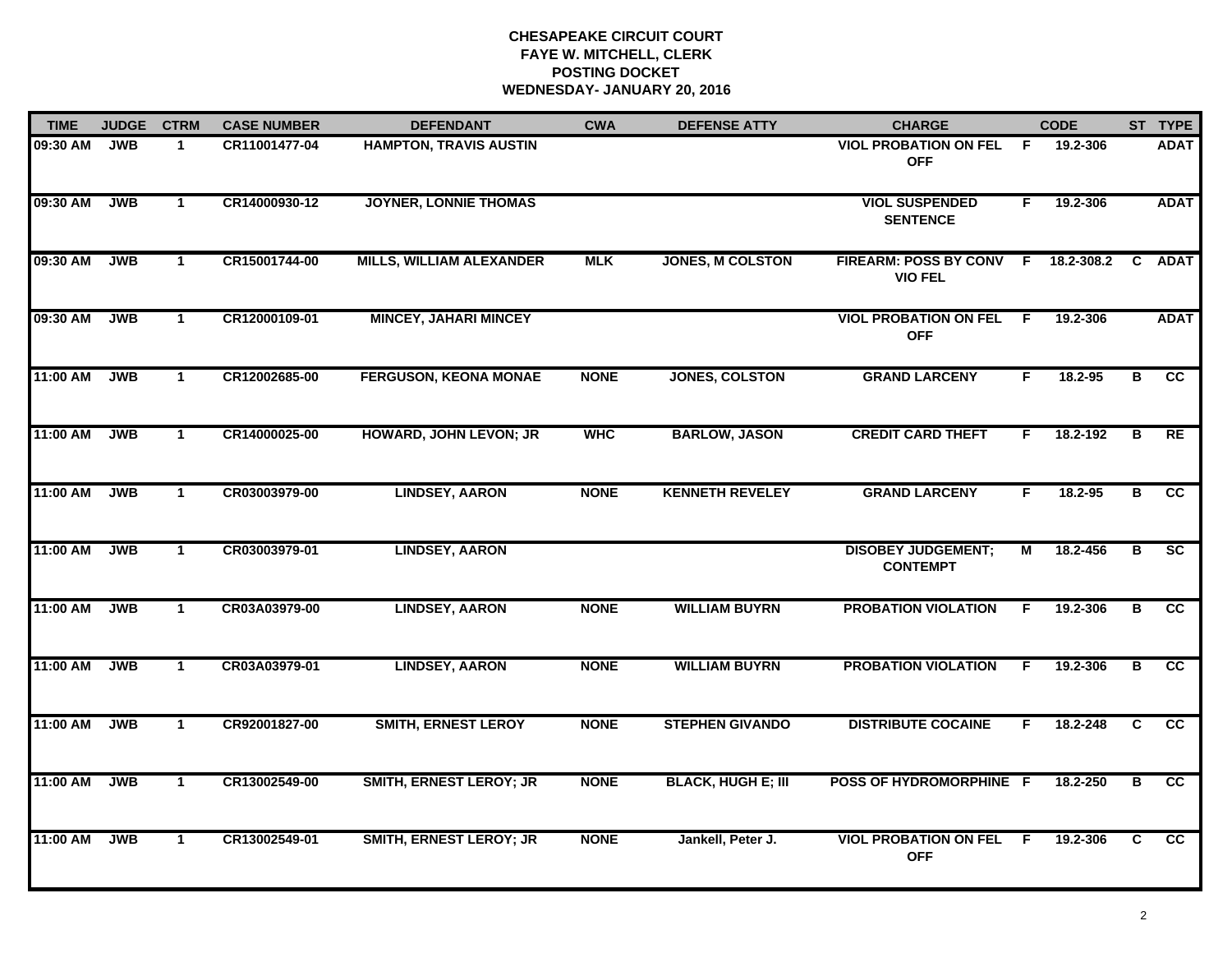| <b>Hearing</b><br><b>Time</b> | Judge      | Court<br>Room  | Case #        | <b>Plaintiff</b>                 | <b>Defendant</b>     | <b>Plaintiff Attorney</b> | <b>Defendant Attorney</b> | <b>Motion</b>                         | <b>Duration</b> |
|-------------------------------|------------|----------------|---------------|----------------------------------|----------------------|---------------------------|---------------------------|---------------------------------------|-----------------|
| 09:00 AM                      | <b>JWB</b> | $\overline{1}$ | CL14002627-00 | TAMPLEN, AMY MARIE               | TAMPLEN, JAMES ALVIS | RICHMOND, ANDREW T        | PETERS, CORRYNN J         | Post Trial Motion                     | 1 Hour          |
| 09:00 AM                      | <b>JWB</b> | $\overline{1}$ | CL14002627-01 | TAMPLEN, AMY MARIE               | TAMPLEN, JAMES ALVIS |                           | PETERS, CORRYNN J         | <b>Show Cause</b>                     | N/A             |
| 10:00 AM                      | <b>JWB</b> | $\overline{1}$ | CL14000567-00 | BALDWIN, DANIEL T                | <b>COMMONWEALTH</b>  | PRO SE                    | CAMPBELL, WILLIAM H       | Operator's License<br>Petition        | N/A             |
| 10:00 AM                      | <b>JWB</b> | $\overline{1}$ | CL14000568-00 | BALDWIN, DANIEL T                | <b>COMMONWEALTH</b>  | PRO SE                    | CAMPBELL, WILLIAM H       | Operator's License<br>Petition        | N/A             |
| 10:00 AM                      | JWB        | $\overline{1}$ | CL14002465-00 | LONG, WILLIAM; JR                | <b>COMMONWEALTH</b>  | PRO SE                    | CAMPBELL, WILLIAM H       | Operator's License<br>Petition        | N/A             |
| 10:00 AM                      | <b>JWB</b> | $\overline{1}$ | CL15000900-00 | BENTLEY, KEVIN LAMONT            | <b>COMMONWEALTH</b>  | PRO SE                    | CAMPBELL, WILLIAM H       | Operator's License<br>Petition        | N/A             |
| 10:00 AM                      | <b>JWB</b> | $\overline{1}$ | CL15002133-00 | SHORT, JAMES K                   | <b>COMMONWEALTH</b>  | CHAPMAN, DENNIS P         | CAMPBELL, WILLIAM H       | <b>Present Order</b>                  | N/A             |
| 10:00 AM                      | <b>JWB</b> | $\overline{1}$ | CL15002422-00 | <b>GRAF, CHRISTOPHER MATTHEW</b> | <b>COMMONWEALTH</b>  | PRO SE                    | CAMPBELL, WILLIAM H       | <b>Operator's License</b><br>Petition | N/A             |
| 10:00 AM                      | <b>JWB</b> | $\overline{1}$ | CL15002423-00 | GRAF, CHRISTOPHER MATTHEW        | <b>COMMONWEALTH</b>  | PRO SE                    | CAMPBELL, WILLIAM H       | Operator's License<br>Petition        | N/A             |
| 10:00 AM                      | <b>JWB</b> | $\overline{1}$ | CL15002572-00 | JONES, KATIERA LINNELL           | <b>COMMONWEALTH</b>  | PRO SE                    | CAMPBELL, WILLIAM H       | <b>Present Order</b>                  | N/A             |
| 10:00 AM                      | <b>JWB</b> | $\overline{1}$ | CL15002573-00 | OESTRICHER, KYELIAH              | <b>COMMONWEALTH</b>  | PRO SE                    | CAMPBELL, WILLIAM H       | <b>Present Order</b>                  | N/A             |
| 10:00 AM                      | JWB        | $\overline{1}$ | CL15002603-00 | MCLEAN, MARY ELLEN               | <b>COMMONWEALTH</b>  | PRO SE                    | CAMPBELL, WILLIAM H       | <b>Present Order</b>                  | N/A             |
| 10:00 AM                      | <b>JWB</b> | $\overline{1}$ | CL15002627-00 | ELDER, TANIS DALEIGHSHA          | <b>COMMONWEALTH</b>  | PRO SE                    | CAMPBELL, WILLIAM H       | <b>Present Order</b>                  | N/A             |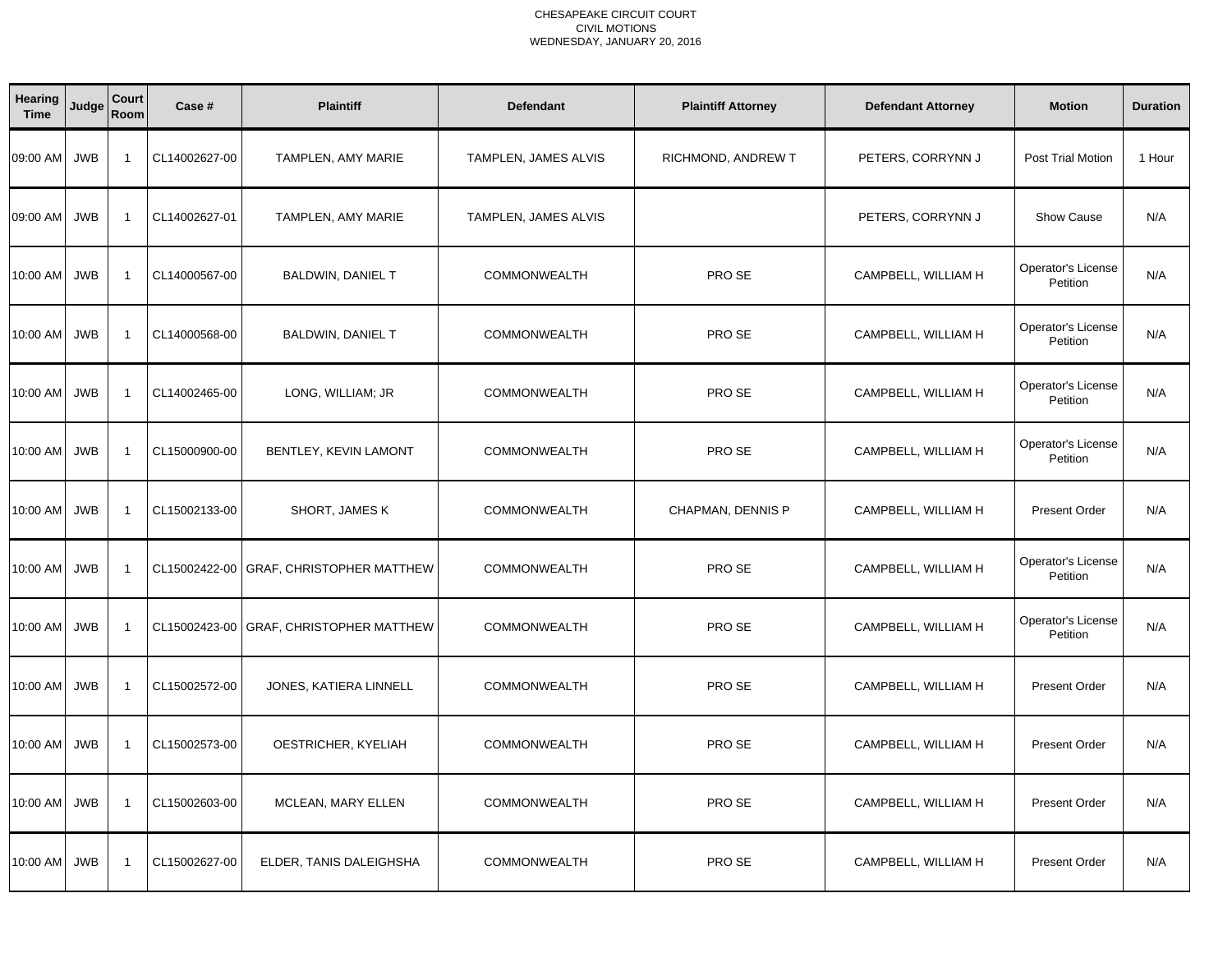| Hearing<br><b>Time</b> | Judge      | Court<br>Room  | Case #        | <b>Plaintiff</b>                      | <b>Defendant</b>                      | <b>Plaintiff Attorney</b> | <b>Defendant Attorney</b> | <b>Motion</b>                  | <b>Duration</b> |
|------------------------|------------|----------------|---------------|---------------------------------------|---------------------------------------|---------------------------|---------------------------|--------------------------------|-----------------|
| 10:00 AM               | <b>JWB</b> | $\overline{1}$ | CL15002651-00 | RICHARD, ALEXANDER JOSEPH             | <b>COMMONWEALTH</b>                   | PRO SE                    | CAMPBELL, WILLIAM H       | <b>Present Order</b>           | N/A             |
| 10:00 AM               | <b>JWB</b> | $\overline{1}$ | CL15002722-00 | DILLON, GEORGE TSAKOFF; III           | <b>COMMONWEALTH</b>                   | PRO SE                    | CAMPBELL, WILLIAM H       | <b>Present Order</b>           | N/A             |
| 10:00 AM               | <b>JWB</b> | $\overline{1}$ | CL15002755-00 | CARROLL, DION                         | <b>COMMONWEALTH</b>                   | PRO SE                    | CAMPBELL, WILLIAM H       | Operator's License<br>Petition | N/A             |
| 11:00 AM               | <b>JWB</b> | $\overline{1}$ | CRIM          | <b>RESTITUTION, FINES &amp; COSTS</b> | <b>RESTITUTION, FINES &amp; COSTS</b> |                           |                           |                                |                 |
| 09:00 AM               | EPG        | 3              | CL09000824-01 | BATTEN, JENNIFER ANNE; II             | SHINABARGER, RUSSELL LOUIS;<br>Ш.     | PRO SE                    | PRO SE                    | Show Cause                     | 30 Min.         |
| 09:00 AM               | <b>EPG</b> | 3              | CL14000964-00 | SCOTT, JULIA ANN                      | SCOTT, FRANCIS ARTHUR                 | CHRISTIAN, BRIAN C        | LYNCH, SARA A             | Motion (Other)                 | 3 Hours         |
| 09:00 AM               | <b>EPG</b> | 3              | CL14000964-00 | SCOTT, JULIA ANN                      | SCOTT, FRANCIS ARTHUR                 | CHRISTIAN, BRIAN C        | LYNCH, SARA A             | Motion (Other)                 | N/A             |
| 09:00 AM               | <b>FBL</b> | $\overline{4}$ | CL06002765-01 | SMITH, VIRGINIA A                     | WOODWORTH, SETH W                     | SMITH, JENNIFER L         |                           | Show Cause                     | 15 Min.         |
| 09:00 AM               | <b>FBL</b> | $\overline{4}$ | CL12000541-00 | HINES, GREGORY ALLEN                  | HINES, HEIDI CELINA                   | MORRIS, DIALLO K          | SWEENEY, MICHAEL          | Post Trial Motion              | N/A             |
| 09:00 AM               | <b>FBL</b> | $\overline{4}$ | CL12002549-00 | SASSER, NORINE                        | *SCOTT, SHANE                         | QUICK, TIMOTHY J          | ST CLAIR, JAMES P         | Motion to Compel               | 15 Min.         |
| 09:00 AM               | <b>FBL</b> | $\overline{4}$ | CL13001814-00 | <b>WALKER, JONATHAN LEE</b>           | *SAM, JEFFREY D                       | MURPHY, MICHAEL P         |                           | <b>Withdraw Counsel</b>        | 15 Min.         |
| 09:00 AM               | <b>FBL</b> | $\overline{4}$ | CL13001814-00 | WALKER, JONATHAN LEE                  | *SAM, JEFFREY D                       | MURPHY, MICHAEL P         |                           | Default Judgment               | 15 Min.         |
| 09:00 AM               | <b>FBL</b> | $\overline{4}$ | CL13002271-00 | ASSET ACCEPTANCE LLC                  | SMITH, RONNY L                        | WILKS, REISS F            |                           | Default Judgment               | 15 Min.         |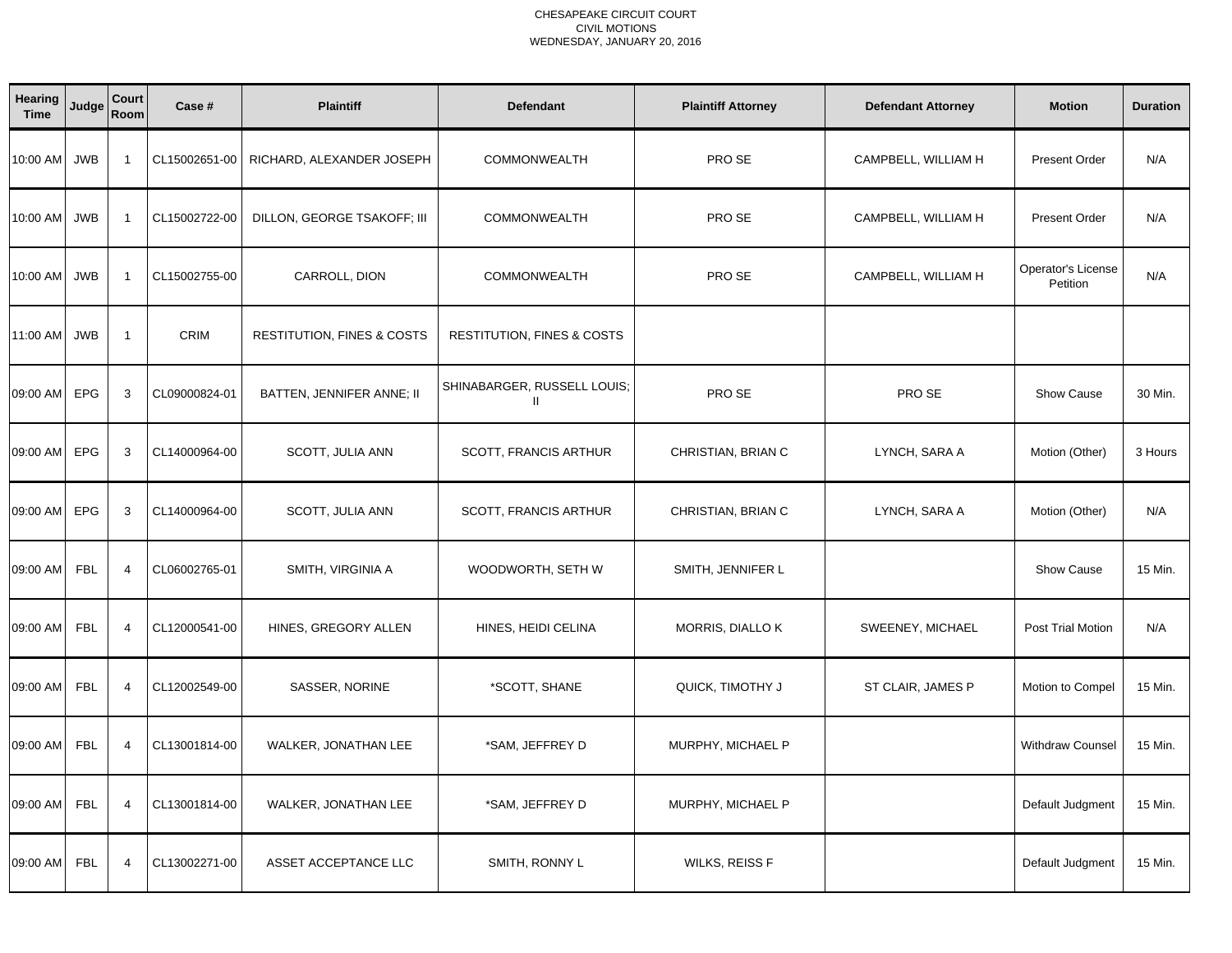| Hearing<br><b>Time</b> | Judge      | Court<br>Room   | Case #        | <b>Plaintiff</b>        | <b>Defendant</b>          | <b>Plaintiff Attorney</b> | <b>Defendant Attorney</b> | <b>Motion</b>                     | <b>Duration</b> |
|------------------------|------------|-----------------|---------------|-------------------------|---------------------------|---------------------------|---------------------------|-----------------------------------|-----------------|
| 09:00 AM               | <b>FBL</b> | $\overline{4}$  | CL13002272-00 | ASSET ACCEPTANCE LLC    | MEADOWS, ERIC J           | WILKS, REISS F            |                           | Default Judgment                  | 15 Min.         |
| 09:00 AM               | <b>FBL</b> | $\overline{4}$  | CL14001054-00 | *SUGGS, MAYAKA          | TAYLOR, TEKALIA MONEK     | MURPHY, MICHAEL P         |                           | Default Judgment                  | 15 Min.         |
| 09:00 AM               | <b>FBL</b> | $\overline{4}$  | CL14001054-00 | *SUGGS, MAYAKA          | TAYLOR, TEKALIA MONEK     | MURPHY, MICHAEL P         |                           | Default Judgment                  | 15 Min.         |
| 09:00 AM               | <b>FBL</b> | $\overline{4}$  | CL14001406-00 | MITCHELL, BOBBY         | *TUCKER, JUSTIN           | WILLIS, ROS R             |                           | Default Judgment                  | 15 Min.         |
| 09:00 AM               | <b>FBL</b> | $\overline{4}$  | CL15001037-00 | SELF, MARTHA D          | LEWIS, LEROY A            | KANTOR, BARRY             | LAINE, HERBERT W          | Show Cause                        | 30 Min.         |
| 09:00 AM               | <b>FBL</b> | $\overline{4}$  | CL15001540-00 | MAZZIO, NICHOLAS R      | CHEESEBREW, TYLER J       | YOUNG, JOSEPH             |                           | Demurrer                          | 30 Min.         |
| 09:00 AM               | <b>FBL</b> | $\overline{4}$  | CL15002558-00 | <b>TOWNEBANK</b>        | SATCHELL, JAMELL L        | KORTE, KYLE D             | PRO SE                    | Default Judgment                  | 30 Min.         |
| 09:00 AM MATA          |            | 5               | CL13001948-00 | MORGAN, ARLESHA LASHELL | ARNOLD, QUINCY LADALE; SR | PRO SE                    |                           | Final Decree of<br>Divorce        | 15 Min.         |
| 09:00 AM MATA          |            | 5               | CL15001473-00 | LINDSAY, DAVID WAYNE    | LINDSAY, HARRIETT DEBOLD  | SNYDER, CHANDRA H         | <b>GRIFFIN, J ROGER</b>   | Pendente Lite                     | 30 Min.         |
| 09:00 AM MATA          |            | 5               | CL15002062-00 | ROCK, JOHN D            | ROCK, KIMBERLY E          | PRO SE                    |                           | Final Decree of<br><b>Divorce</b> | 15 Min.         |
| 09:00 AM MATA          |            | $5\phantom{1}$  | CL15002209-00 | <b>GORMAN, SHERYL</b>   | *FAIRING, BILL            | UFKES, ELIZABETH K        | CRANDLEY, JOHN G          | Show Cause                        | 30 Min.         |
| 09:00 AM MATA          |            | $5\phantom{.0}$ | CL15002611-00 | CAPPS, MICHELLE N       | CAPPS, CHRISTOPHER G      | HEDGES, PAUL              |                           | Pendente Lite                     | 1 Hour          |
| 09:00 AM MATA          |            | 5               | CL15002720-00 | HOPSON, TIFFANY         | HOPSON, REGINALD          | ROS-PLANAS, RITA          | PRO SE                    | Pendente Lite                     | 1 Hour          |